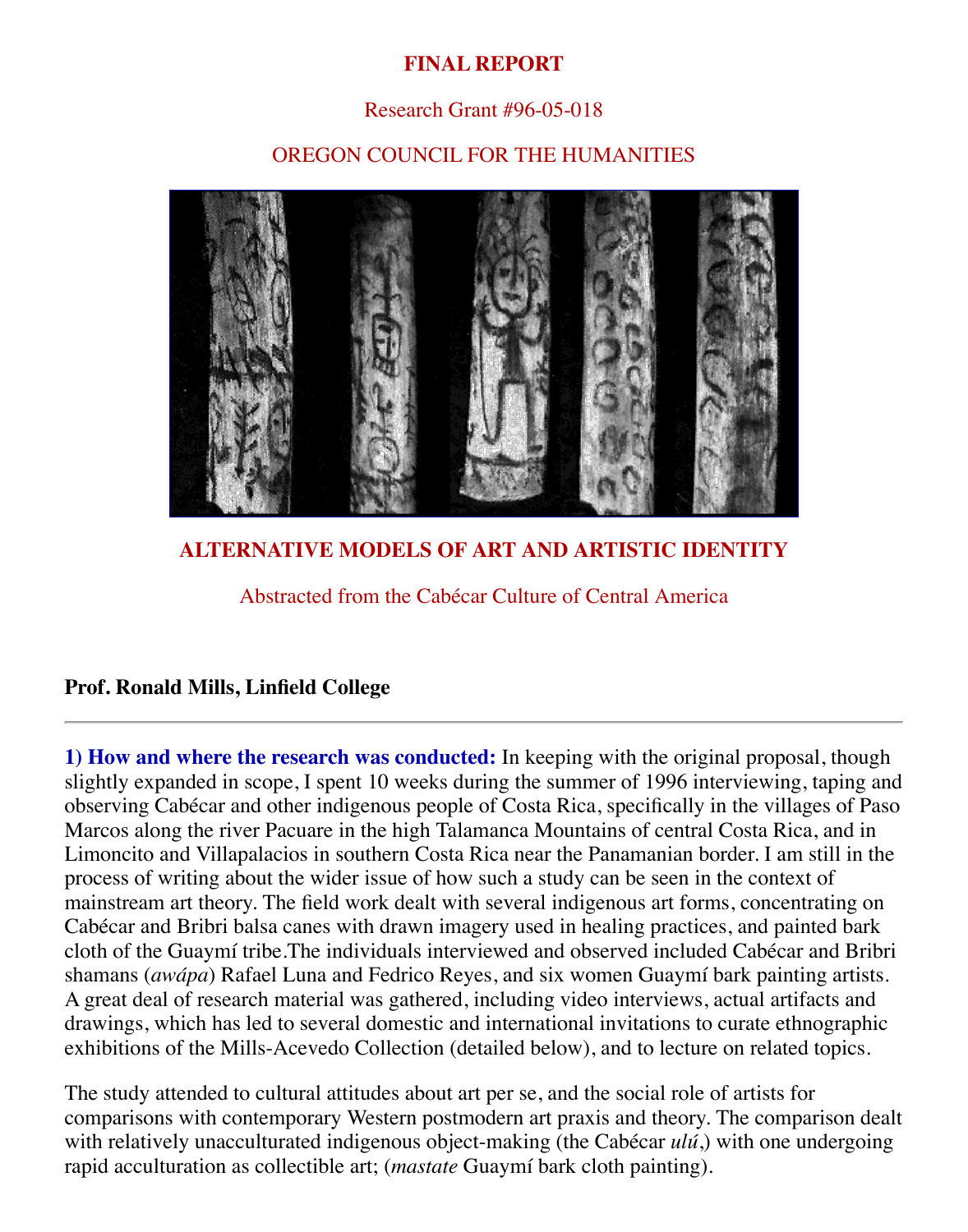

Cabécar awá (shaman) Rafael Luna teaching about mythological imagery associated with healing.

**2) Major Conclusions:** (All references to indigenous cultures below refer to those with which I have worked: the Boruca, Guaymí, Terraba, Cabécar, Maleku and Bribri.)

*Approaching indigenous art, music and ritual from a purely aesthetic point of view risks applying irrelevant or misleading contemporary Western ideological expectations concerning the nature of indigenous art and the metaphysical and social role of the creator.* It is basic to responsible ethnography and axiomatic to the work of the author that artistic cultural manifestations be understood in their full social-cultural context, to the extent that such may be articulated by an outsider.

*Just as many indigenous people are seeking entrance to Western consumer society through their newly converted art, postmodern polemical discussions question the legitimacy of rabid commodification, and increasingly morn the loss of the enchantment the mainstream art world systems (critical and mercantile) has brought--which is, ironically, the same enchantment the indigenous people are giving up to participate in the the wider social realm, including the so-called art world.*

*Almost universally, the tension between what outsiders and the indigenous people think of as art objects cultural commodities and the highly integrated traditional object making, is straining the very existence of traditional indigenous cultures.* Few tribes can resist potential income from converting traditional crafts into collectible art, or the lure of the wider consumer society. The various tribes with which I have worked during the last 12 years are in various stages of having realized that their cultural traditions contain art forms tourists and collectors are willing to pay for, albeit in bastardized form. Virtually none of the tribes realize how much they are selling and at what cost to their survival. Westerners, such as myself, are in no position to pontificate about the virtue of tribal purity. (Contrast Guaymí and Cabécar)

*Few indigenous art forms remain in Central America which have not been converted into collectibles.* In Costa Rica, the Cabecar and Bribri ulú balsa healing cane is one of the last. Its status as a healing tool, an art object, and as a repository of cosmological and mythological iconography make it especially valuable to ethnographic and art theoretical research.

*Anthropologists and other researchers unwittingly contribute to and speed-up the process of acculturation by the form of their questions and the attention given to*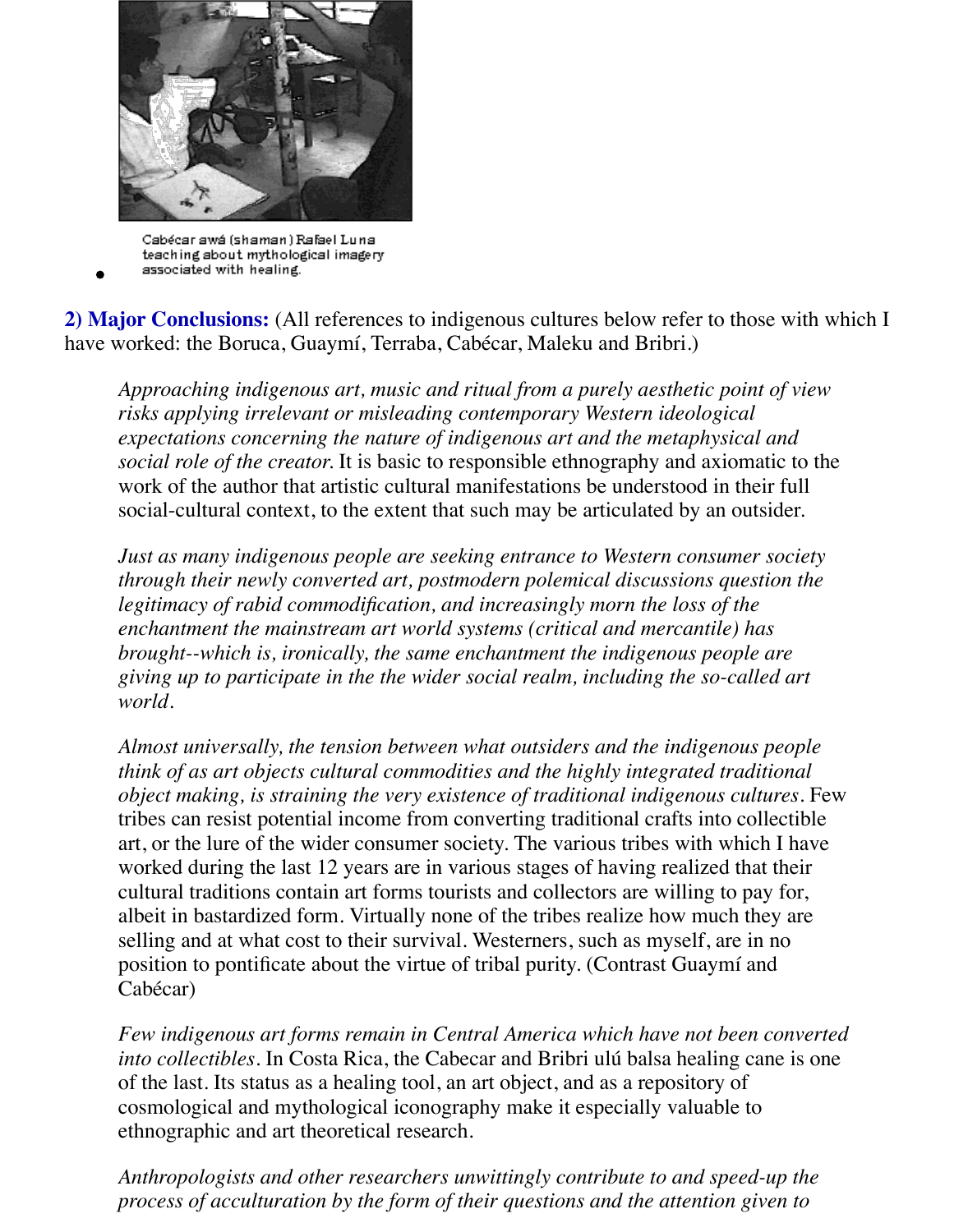*certain material.* This is tricky, and few researchers want to deal with it publically. Still, the issue must be addressed.

*Once converted into a commodity, tribal art forms are never the same.* The original cultural value is very quickly distorted or sacrificed as commodification is introduced. There seems to be no going back, as the new status of art object supplants the original ritual, symbolic or sacred use such object-making once had. Iconography originally employed by the shaman in a sacred context, or face painting markings which formerly had special and specific meaning, for example, becomes just another element in the work of newly self-appointed indigenous artist making things for outside collectors. We have seen this in many groups, the most dramatic being the Guaymí community of Villapalacios, which only recently discovered painted bark cloth cut into rectangles were considered by outsiders to be framable art objects. The Guaymí, anxious to develop another home-grown trade commodity, promptly began to produce in great quantities, thereby increasing the rate of local deforestation! (Examples from the Boruca, Guaymí, Maleku tribes.)

*Economic pressures accelerate artistic acculturation,* sometimes beyond the ability of the tribe to actually find a market for the newly produced art objects, which in turn produces disillusionment as the work of certain individuals are felt by outsiders to be of special value. This shift from collective work to the rewards of individualism distort tribal life. (Guaymí)

*Western notions of art are disseminated through contact with outsiders as well as through the indigenous people becoming more sophisticated producers and marketers of their art.* (Specific examples from the Boruca, Guaymí and Maleku tribes.)

*New Western cultural values, including the importance and role of art, replace the lost traditional values, with seemingly little protest or sense of cultural loss on the part of the indigenous people themselves.* Curiously, outsiders are often more interested in the authenticity of the object-making than the indigenous people. Few outsiders appreciate that the mere fact of their interest in collecting distorts the original art of frail economically disadvantaged peoples. Such art objects many times were not originally collectible at all, but rather were practical ritual accoutrements. (Examples from the Guaymí, Cabécar and Boruca tribes.)

*Successful commodification creates new social roles as certain individuals or groups of individuals succeed in selling their work*. Such indigenous people are frequently relieved of their former work lives as their economic success allows them to devote more time to their craft, which in turn brings new prestige. Such individuals quickly begin signing their work, which is done originally to insure that the author of the work is paid fairly, but quickly becomes a useful device as collectors seek the individualized style of certain indigenous artists. (Guaymí, Boruca)

*New social groupings, labor divisions and forms of tutelage are formed related to the art form undergoing acculturation.* In Villapalacios, for example, an informal association of Guaymí women meet regularly to prepare bark cloth and to paint. One of them will carry the work to the capitol city in order to sell it. They freely discuss what has sold and so alter their production accordingly. Younger women are taught how to gather the bark in the rain forest and others are made responsible for